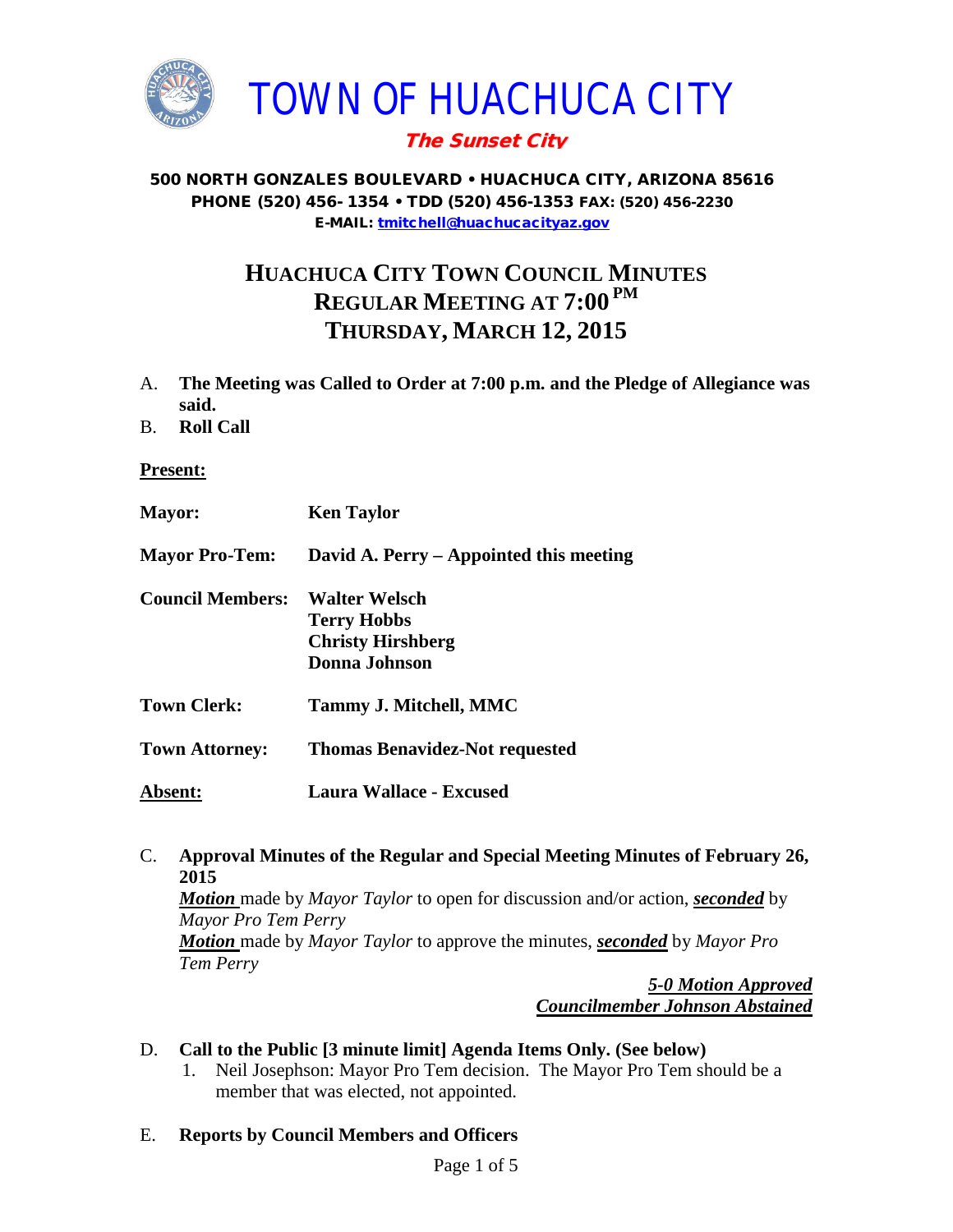- 1. *Councilmember Welsch - Library/Senior Center***-** Councilmember Welsch reported that Library Director submitted a grant request to the Arizona state Library for Sign Language training. This technique has proven to increase vocabulary and language skills along with improved literacy and testing grades. Te Arizona State Library said it was a novel request and they are very intrigued by the possibilities for this. Director Kelly is also looking at possible Kickstarter project for 25 thousand dollars to completely redesign the children's room in the library. Councilmember Welsch also stated the Senior Center's Financials report was good with the auditors, so if you have any questions to let him know.
- 2. *Councilmember Hobbs***–** *Planning and Zoning-* Councilmember Hobbs reported at the P&Z next meeting they will be approving two new members and choosing a Chair person and a vice chair person.
- 3. *Councilmember Wallace* **–** *Parks and Recreation***-**Councilmember Wallace was not in attendance and there is no report at this time.
- 4. *Councilmember Johnson – Public Safety-*Councilmember Johnson asked Chief of Police if he had anything for tonight, he said things are moving along just fine.
- 5. *Councilmember Perry Public Works-* Councilmember Perry reported that the landfill is moving right along and they have requested from the DOC to have them work on Fridays to pick up trash. We are still looking into a street sweeper, we looked at one but it needed too much work. The Public Works is already working on spraying the goat heads. They seem to be bad this year but they are on top of it.
- 6. *Councilmember Hirshberg***–** *Finance-*.Councilmember Hirshberg has no report at this time.
- 7. *Mayor Taylor-Mayor* Taylor said *before* the meeting he met with a gentleman that would like to work with us on the landfill on mulching trash. This would start reducing the height of the landfill and should have a proposal soon.
- 8. *Tammy Mitchell – Town Clerk's Report-*Clerk Mitchell reported the Exit signs have been replaced and are up to code. We have also ordered the "No Parking Signs". The Circus tickets are on sale at City Hall and the Library. Chief Allmon said he is waiting on ratification to go to Maryland for the training for Fire Marshall.

## F. **Unfinished Business: None**

- G. **New Business**
	- 1. **Discussion and/or Action [Town Clerk]: Resolution 2015-05 Canvassing the Results of the March 10, 2015, Mayoral Recall Election; and, If There Are Ten or Fewer Votes Separating the Two Candidates Receiving the Most Votes, Directing the Town Attorney to Certify to the Cochise County Superior Court the Facts Necessitating an Automatic Recount, pursuant to "A.R.S. 16-661 and 16-662."**

*Motion* made by *Mayor Taylor* for discussion only, *seconded* by *Mayor Pro Tem Perry*

2. **Discussion and/or Action [Mayor Taylor]: Appointment to Mayor Pro Tem.**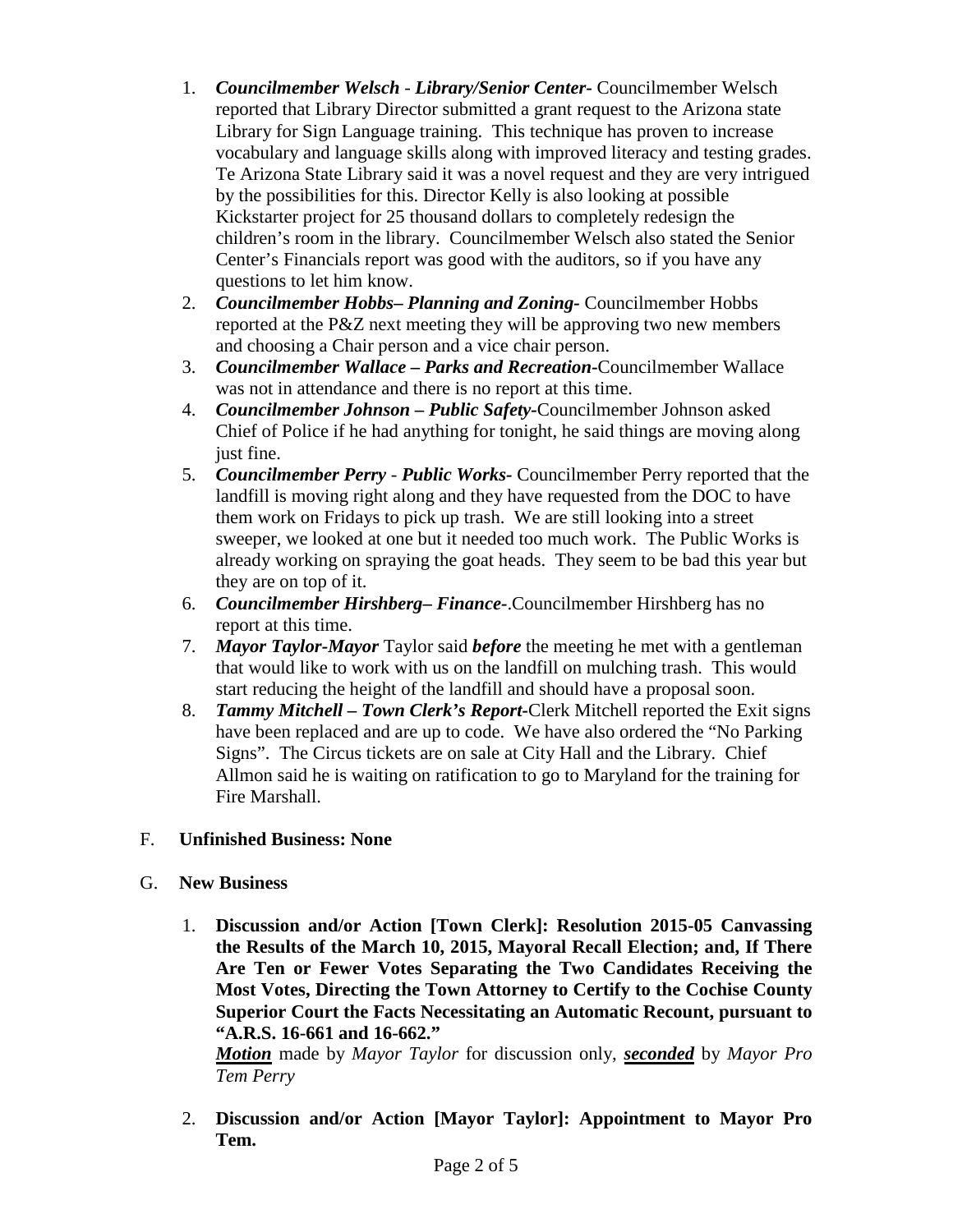*Motion* made by *Mayor Taylor* to open for discussion and/or action, *seconded* by *Mayor Pro Tem Perry*

*Motion* made by *Mayor Taylor* to nominate Councilmember Perry for Mayor Pro Tem, *seconded* by *Councilmember Hirshberg*

> *5-1 Motion Approved Councilmember Johnson Voting No*

3. **Discussion and/or Action [Mayor Taylor]: Appointment of 2 new members to the Planning & Zoning Commission.**

*Motion* made by *Mayor Taylor* to open for discussion and/or action, *seconded* by *Mayor Pro Tem Perry*

*Motion* made by *Mayor Taylor* to appoint and give the loyalty oaths to Mr. Wallace and Mr. Pieron, *seconded* by *Mayor Pro Tem Perry*

*6-0 Motion Approved*

4. **Discussion and/or Action [Mayor Taylor]: Updating the Zoning Map, that was updated in 2006 to get it in print.**

*Motion* made by *Mayor Taylor* to open for discussion and/or action, *seconded* by *Mayor Pro Tem Perry*

*Motion* made by *Mayor Taylor* to purchase updated Zoning Maps, *seconded* by *Mayor Pro Tem Perry*

*6-0 Motion Approved*

5. **Discussion and/or Action [Mayor Taylor]: Departmental Policies and Procedures Approval of the Fire Department, IT Department and Library.**

*Motion* made by *Mayor Taylor* to open for discussion and/or action, *seconded* by *Councilmember Johnson*

*Motion* made by *Mayor Taylor* to adopt the department procedures, *seconded*  by *Councilmember Johnson*

*6-0 Motion Approved*

6. **Discussion and/or Action [Mayor Taylor]: Resolution 2015-06, of the Mayor and Common Council of the Town of Huachuca City, Cochise County, Arizona identifying those Agents Legally Empowered to Sign Checks warrants and other Documents on behalf of the Town.**

*Motion* made by *Mayor Taylor* to open for discussion and/or action, *seconded* by *Mayor Pro Tem Perry*

*Motion* made by *Mayor Taylor* to postpone item until next meeting, *seconded* by *Councilmember Johnson*

*6-0 Motion Approved*

7. **Discussion and/or Action [Councilmember Welsch]: The location of no parking signs on the north side of E. Clark next to Circle K to address the stopping of trucks in the location.**

*Motion* made by *Councilmember Welsch* to open for discussion and/or action, *seconded* by *Mayor Taylor*

*Motion* made by *Councilmember Welsch* to authorize the Police Department to place No Parking signs on the north side of East Clark, *seconded* by *Mayor Taylor*

*6-0 Motion Approved*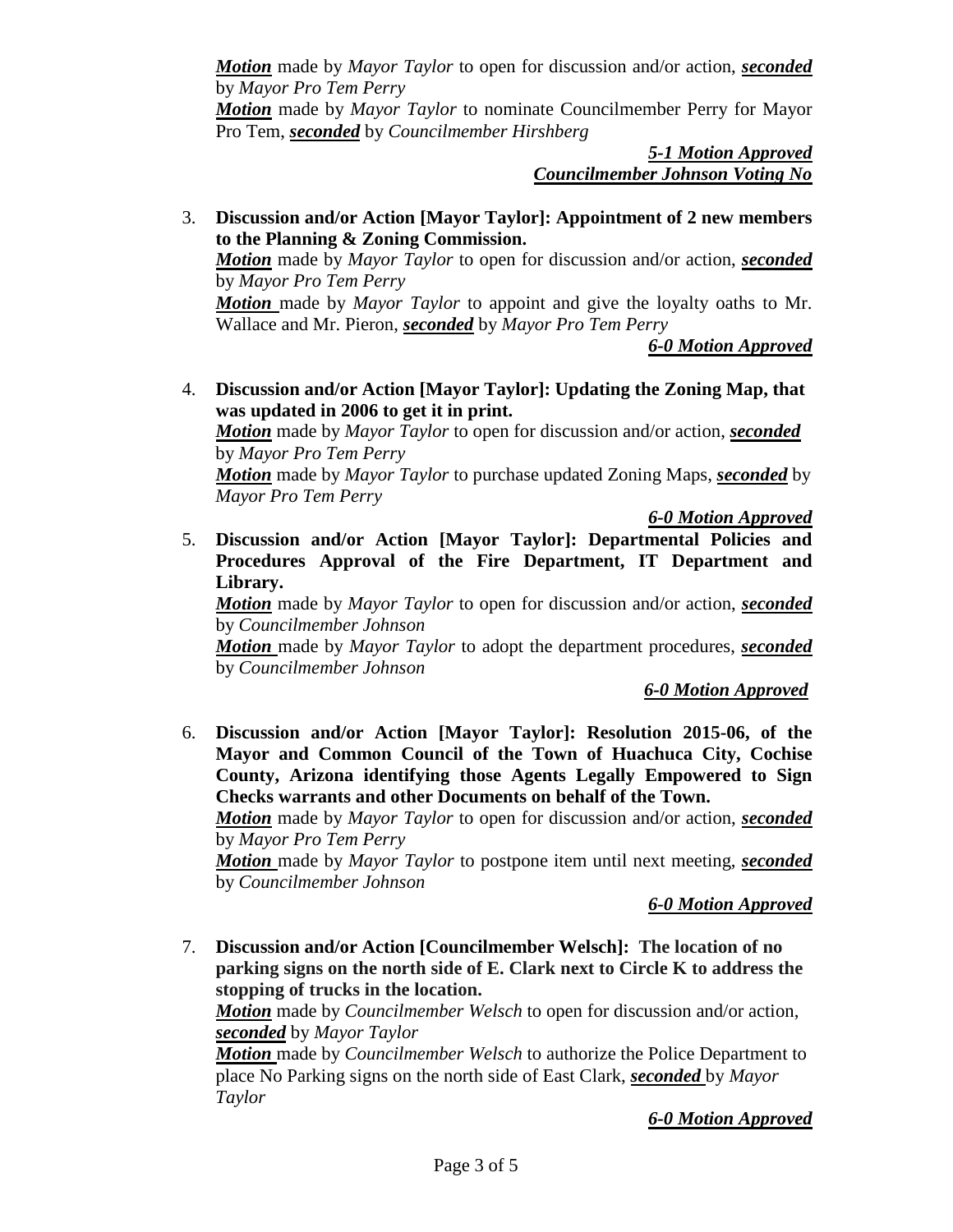8. **Discussion and/or Action [Councilmember Welsch]: A Report from the mayor and the Town Clerk concerning the progress on the compensation survey as discussed in December.**

*Motion* made by *Councilmember Welsch* to open for discussion and/or action, *seconded* by *Mayor Pro Tem Perry*

*No Action Taken*

9. **Discussion and/or Action [Councilmember Welsch]: A procedure for the alteration of a council members' requested agenda item by any entity including the Mayor, Legal Council, Town Clerk and any other individual or group not listed**

*Motion* made by *Councilmember Welsch* to open for discussion and/or action, *seconded* by *Mayor Taylor*

*Motion* made by *Mayor Pro Tem Perry* to draft a policy change regarding agenda items, *seconded* by *Councilmember Welsch*

*6-0 Motion Approved*

H. **Payment Approval Report in the amount of \$140,678.57** *Motion* made by *Mayor Taylor* to open for discussion and/or action, *seconded* by *Mayor Pro Tem Perry Motion* made by *Mayor Taylor* to approve the payment of \$140,678.57, *seconded* by *Mayor Pro Tem Perry*

## *6-0 Motion Approved*

- I. **Call to the Public: [3 min. limit] ARS38-431-01 Public body may make an open call to the public during a public meeting, subject to reasonable time, place and manner restrictions, to allow individuals to address the public body on any issue within the jurisdiction of the public body. At the conclusion of an open call to the public, individual members of the public body may respond to criticism made by those who have addressed the public body, may ask staff to review a matter or may ask that a matter be put on a future agenda. However, members of the public body shall not discuss or take legal action on matters raised during an open call to the public unless the matters are properly noticed for discussion and legal action.**
	- 1. Neil Josephson: Transfer station at the landfill.Town code states that transfer stations will not be near a residential area. Cannot have more trucks coming down Skyline.

January 8 Council meeting it was decided not to vote, but on February 12, there was a vote. You can't have it both ways.

## J. **Discussion and/or Action [Town Clerk]: Items to be placed on the next agenda**

- 1. Discussion and/or Action [Councilmember Welsch]: Review the Resolution for Agenda Items procedure.
- 2. Discussion and/or Action [Councilmember Welsch]: Procedure on how to change procedures
- 3. Discussion and/or Action [Mayor Taylor]: Resolution 2015-05 Canvassing the Results of the March 10, 2015, Mayoral Recall Election; and, If There Are Ten or Fewer Votes Separating the Two Candidates Receiving the Most Votes, Directing the Town Attorney to Certify to the Cochise County Superior Court the Facts Necessitating an Automatic Recount, pursuant to "A.R.S. 16-661 and 16-662."